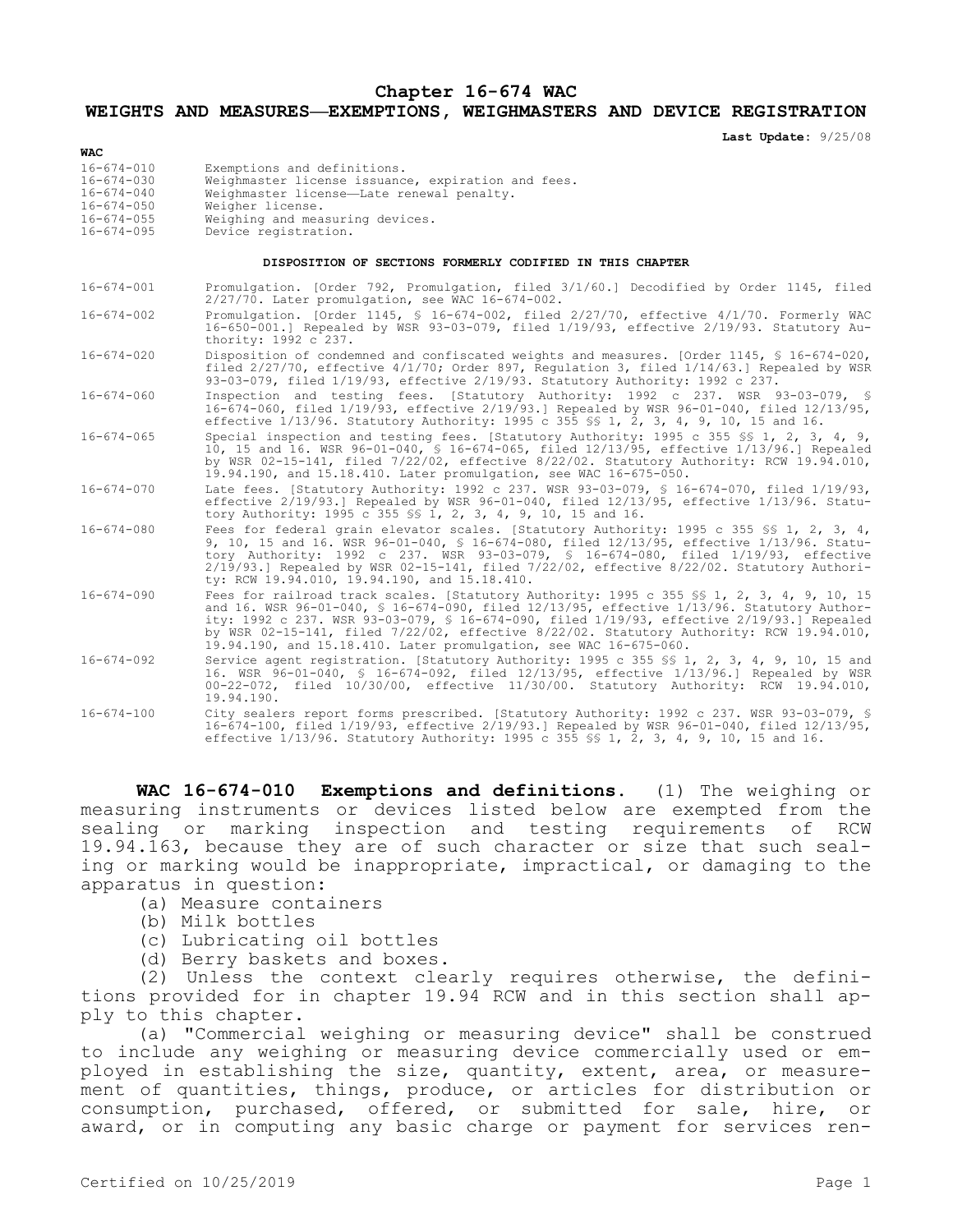dered on the basis of weight or measure. It shall also include any accessory attached to or used in connection with a commercial weighing or measuring device when such accessory is so designed or installed that its operation affects the accuracy of the device.

(b) "Owner" shall be construed to mean the individual or business actually using a weighing or measuring device for commercial purposes, regardless of who is the legal owner or lien holder of such device.

[Statutory Authority: RCW 19.94.010, 19.94.190, and 15.18.410. WSR 02-15-141, § 16-674-010, filed 7/22/02, effective 8/22/02. Statutory Authority: 1995 c 355 §§ 1, 2, 3, 4, 9, 10, 15 and 16. WSR 96-01-040, § 16-674-010, filed 12/13/95, effective 1/13/96. Statutory Authority: 1992 c 237. WSR 93-03-079, § 16-674-010, filed 1/19/93, effective 2/19/93; Order 1145, § 16-674-010, filed 2/27/70, effective 4/1/70; Order 792, Regulation 3, effective 3/1/60.]

**WAC 16-674-030 Weighmaster license issuance, expiration and fees.** (1) Weighmaster licenses issued under RCW 15.80.460 shall expire on June 30th following the date of issuance.

(2) Upon expiration, suspension or revocation of the license, the weighmaster must surrender their impression seal to the director or his/her representative within ten days if they do not renew their license, if their license is suspended or if their license is revoked. The seal may be surrendered by sending the seal to the department or by surrendering the seal to the director or his/her duly appointed representative.

(3) Businesses or individuals applying to renew their license or applying for their initial license with the department must have a current bond in the amount specified in RCW 15.80.480 and that bond must remain in force and effect for not less than the entire licensing period.

(4) Weighing and measuring devices used by weighmasters are considered to be in commercial use and must be registered. Registrations are accomplished through the department of licensing as part of the master license service under chapter 19.02 RCW.

(5) Proof of a scale test within the last twelve months must be submitted with the application.

(6) Applications must be submitted with the proper fees as specified in chapter 15.80 RCW.

(7) Applications received without subsections (3), (4), (5) and (6) of this section will be considered incomplete applications and will be returned to the applicant.

[Statutory Authority: Chapters 15.80 and 34.05 RCW. WSR 08-20-070, § 16-674-030, filed 9/25/08, effective 10/26/08. Statutory Authority: RCW 19.94.010, 19.94.190, and 15.18.410. WSR 02-15-141, § 16-674-030, filed 7/22/02, effective 8/22/02. Statutory Authority: RCW 15.32.100,<br>15.32.110, 15.32.584, 69.07.040, 16.49.440, 16.49.630, 15.80.460, 15.32.110, 15.32.584, 69.07.040, 16.49.440, 16.49.630, 15.80.460, 15.80.470, 15.80.500, 16.58.060, 20.01.050, 22.09.050, 22.09.055, 22.09.070, 22.09.075, 17.21.070, 17.21.110, 17.21.126, 17.21.129, 17.21.220, 17.21.122, 15.58.200, 15.58.210, 15.58.220, 17.21.140 and 16.57.080. WSR 91-16-005 (Order 2091), § 16-674-030, filed 7/25/91, effective 8/25/91.]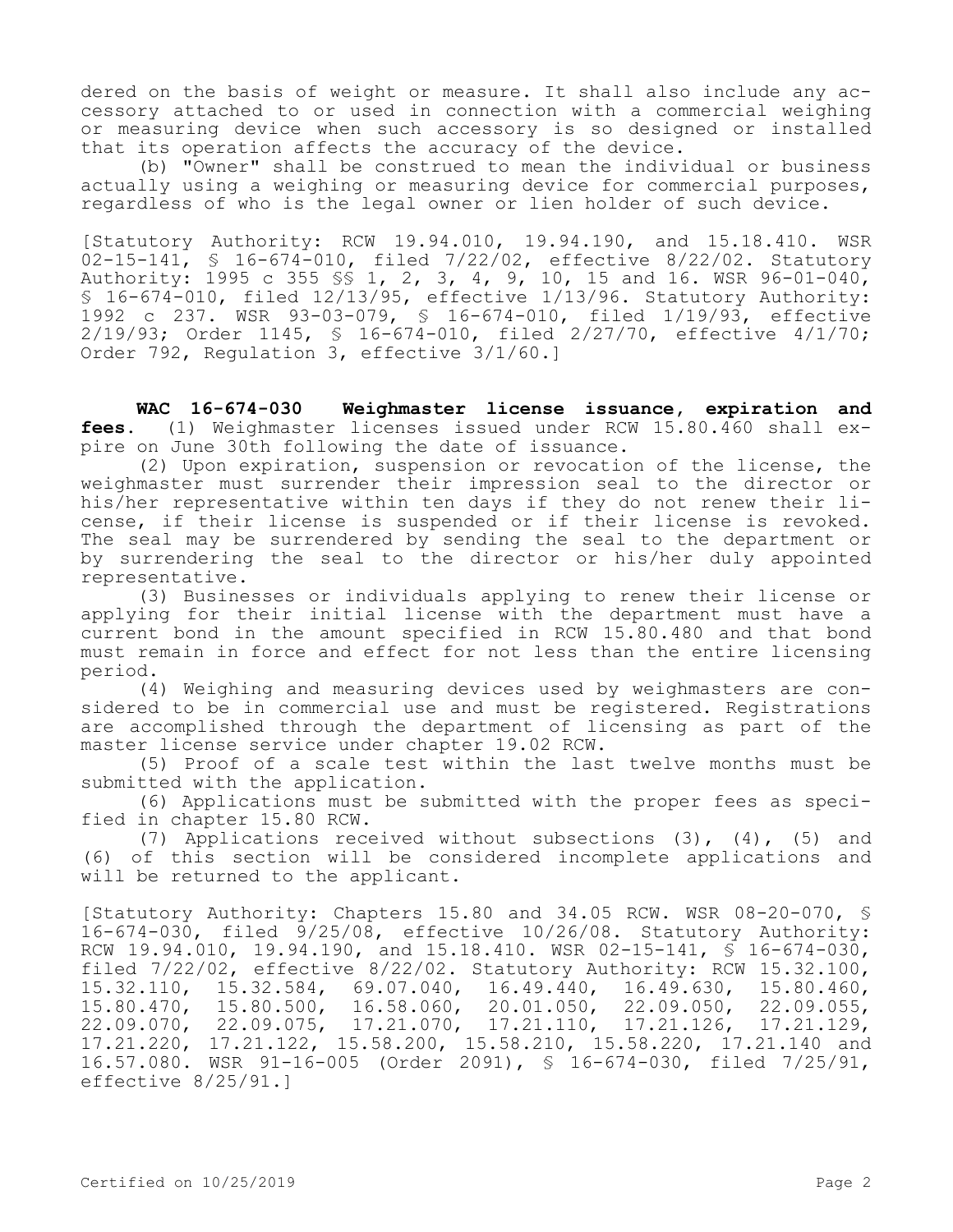**WAC 16-674-040 Weighmaster license—Late renewal penalty.** (1) Renewal applications for weighmaster licenses issued under chapter 15.80 RCW not filed by July 1st of any one year are subject to a penalty of fifty percent of the renewal fee as provided by RCW 15.80.470.

(2) Nothing herein shall be construed to limit the department's ability, as otherwise provided by law, to deny a license, to condition license renewal, or to enforce violations of applicable laws, subsequent to the expiration of a license.

[Statutory Authority: RCW 19.94.010, 19.94.190, and 15.18.410. WSR 02-15-141, § 16-674-040, filed 7/22/02, effective 8/22/02. Statutory Authority: RCW 15.32.100, 15.32.110, 15.32.584, 69.07.040, 16.49.440, 16.49.630, 15.80.460, 15.80.470, 15.80.500, 16.58.060, 20.01.050, 22.09.050, 22.09.055, 22.09.070, 22.09.075, 17.21.070, 17.21.126, 17.21.129, 17.21.220, 17.21.122, 15.58.200, 15.58.210, 15.58.220, 17.21.140 and 16.57.080. WSR 91-16-005 (Order 2091), § 16-674-040, filed 7/25/91, effective 8/25/91.]

**WAC 16-674-050 Weigher license.** Weigher licenses issued under RCW 15.80.500 shall expire on June 30th following the date of issuance.

[Statutory Authority: RCW 15.32.100, 15.32.110, 15.32.584, 69.07.040, 16.49.440, 16.49.630, 15.80.460, 15.80.470, 15.80.500, 16.58.060, 20.01.050, 22.09.050, 22.09.055, 22.09.070, 22.09.075, 17.21.070, 17.21.110, 17.21.126, 17.21.129, 17.21.220, 17.21.122, 15.58.200, 15.58.210, 15.58.220, 17.21.140 and 16.57.080. WSR 91-16-005 (Order 2091), § 16-674-050, filed 7/25/91, effective 8/25/91.]

**WAC 16-674-055 Weighing and measuring devices.** (1) Weighing and measuring devices used by weighmasters must meet all legal requirements for commercial weighing and measuring devices.

(2) Weighmaster scales must be tested not less than every twelve months and must conform to the tolerances and specifications in the edition of NIST Handbook 44, "*Specifications, Tolerances, and Other Technical Requirements for Weighing and Measuring Devices*," adopted by the department in chapter 16-662 WAC. Inspections must be performed by either service agents registered with the department or by the department. The department is under no obligation to provide this inspection service.

(3) A legible copy of the current scale inspection and current master business license must be maintained at the same site as the scale and must be immediately made available to the director or his representative upon request.

[Statutory Authority: Chapters 15.80 and 34.05 RCW. WSR 08-20-070, § 16-674-055, filed 9/25/08, effective 10/26/08. Statutory Authority: RCW 19.94.010, 19.94.190, and 15.18.410. WSR 02-15-141, § 16-674-055, filed 7/22/02, effective 8/22/02.]

**WAC 16-674-095 Device registration.** (1) All weighing or measuring devices used for commercial purposes in the state shall be registered annually. Devices in commercial use within a city having a city